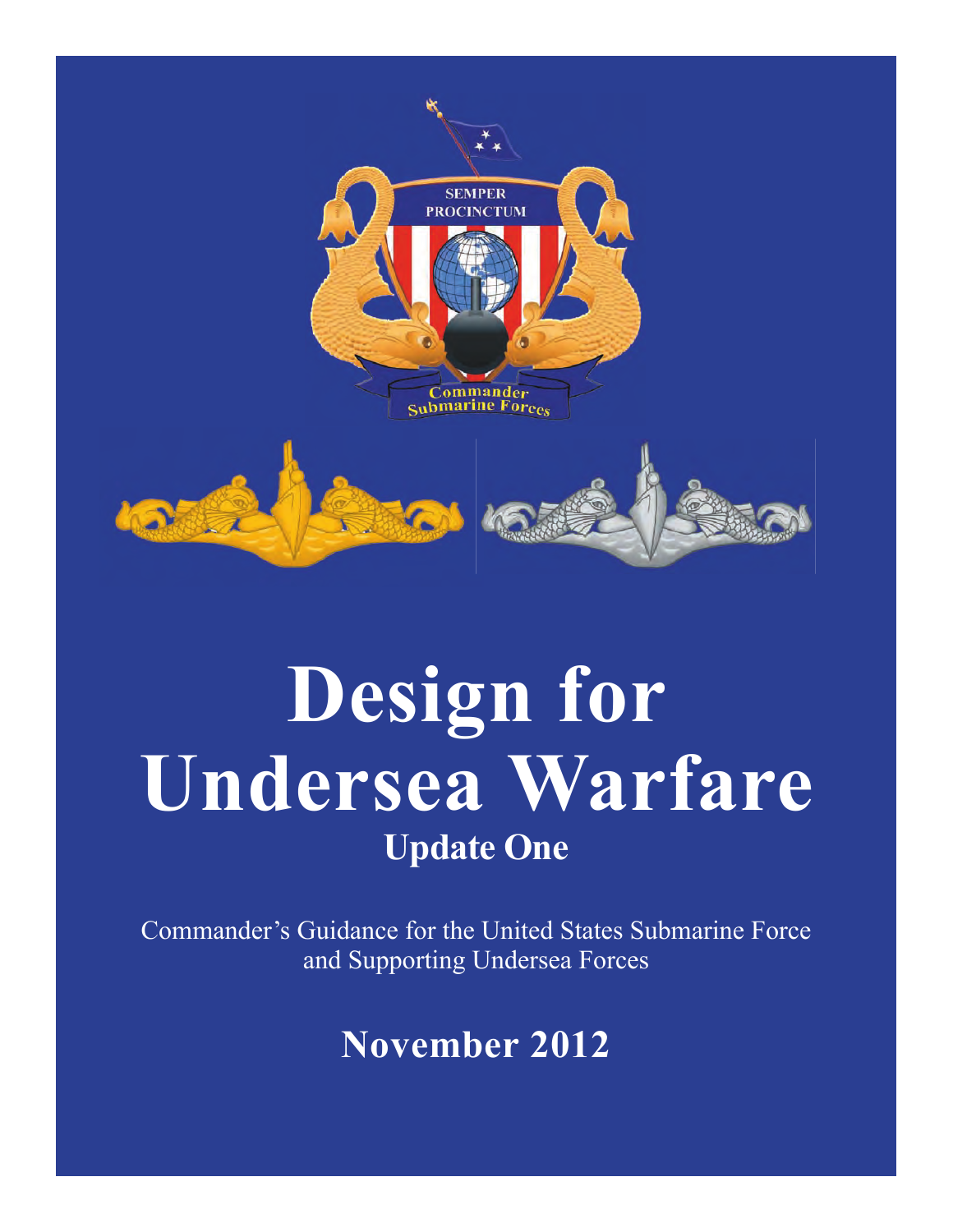# **Table of Contents**

| Part I:                                                         | The Undersea Domain and the Future of Undersea Warfare 2                                                                                                                                                    |
|-----------------------------------------------------------------|-------------------------------------------------------------------------------------------------------------------------------------------------------------------------------------------------------------|
|                                                                 | Part II: Foundation of Strength and Lines of Effort 3                                                                                                                                                       |
| $\bullet$<br>$\bullet$<br>$\bullet$<br>$\bullet$                | Foundation of Strength: Effective Undersea Warriors<br>Line of Effort 1: Provide Ready Forces<br>Line of Effort 2: Maximize Employment Effectiveness<br>Line of Effort 3: Develop Future Force Capabilities |
|                                                                 |                                                                                                                                                                                                             |
| $\bullet$<br>$\bullet$                                          | Commander's Guidance to Submarine Commanding Officers<br>Commander's Guidance to those who support our Sailors                                                                                              |
|                                                                 | <b>Figures</b>                                                                                                                                                                                              |
|                                                                 |                                                                                                                                                                                                             |
| Figure 2 – The CO's Trade Space – between safety and stealth 10 |                                                                                                                                                                                                             |

J.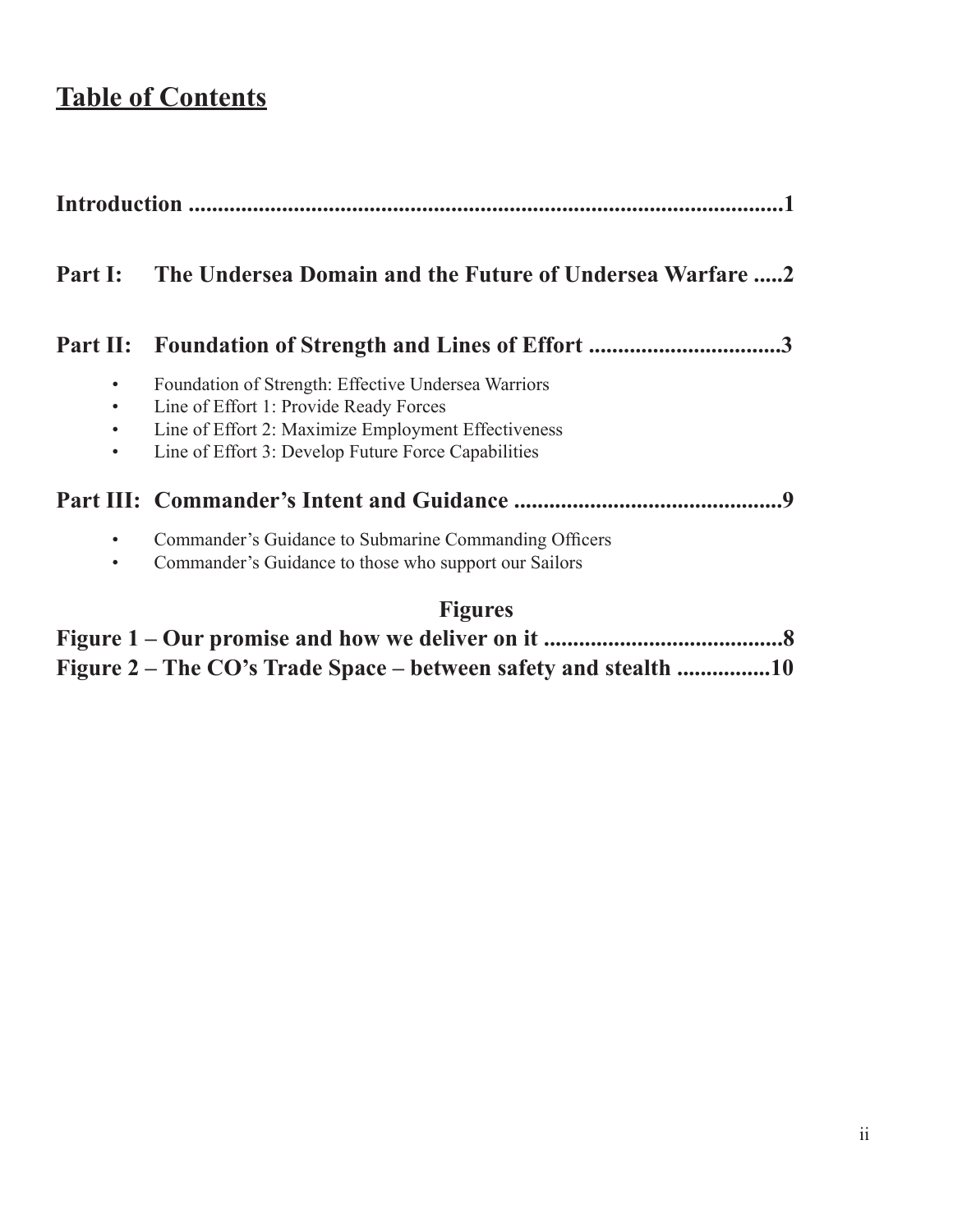# **Design for Undersea Warfare: Update One**

**Purpose:** This document updates the original Design for Undersea Warfare (DUSW) issued in July 2011 and builds upon the force-wide alignment it generated. The DUSW provides Commander's Guidance and aligns those who develop, support, operate, and employ Undersea Forces through three Lines of Effort:

- LOE 1: Provide Ready Forces Provide undersea forces ready for operations and warfighting.
- LOE 2: Maximize Employment Effectiveness Conduct effective forward operations and warfighting.
- LOE 3: Develop Future Force Capabilities Prepare for future operations and warfighting.

The DUSW also describes how our culture and goals enable Undersea Forces' unique contributions to National Security. In the sixteen months since we introduced the original DUSW we targeted improvements in readiness and operations, specifically we focused on:

- Increasing the number of surge ready assets
- Reaffirming the Commanding Officer's responsibilities and authority
- Increasing warfighting experimentation and demonstration
- Formalizing new platform and payload requirements
- Raising the national investment commitment to undersea forces

**Changes:** This update sharpens our focus as mariners and warfighters, and emphasizes the value of our people. To communicate these themes, the following were added:

• **Part I:** Sets the stage for this update by linking our role to the larger national effort.

• **Part II:** Describes our primary Lines of Effort, the key focus areas within each for 2013, and introduces our "Undersea Warrior Foundation of Strength."

• **Part III:** Lays out **Commander's Intent** that links our tenets and goals to the **CNO's Sailing Directions** and the capabilities and value we deliver every day. Part III also includes **Commander's Guidance to our Commanding Officers,** sharpening expectations for maintaining proficiency in critical mariner skills and the professional and personal development of our people.

**Action:** This first update to the DUSW provides our Undersea Forces with a vision for continuing our dominance of the undersea domain. History shows that sustaining this advantage in a rapidly changing world requires creativity and the willingness to pursue aggressive innovation and development. This is our strategic framework: Read it, think about it, discuss it and act on it.

 $\triangle$   $\triangle$ Director,

Director. Submarine Warfare Division

 $\Delta$   $\Delta$   $\Delta$   $\Delta$  $C_{\text{eff}}$ 

Commander Submarine Force. U.S. Pacific Fleet

 $\blacksquare$  $\mu$ 

mmander. Submarine Force  $\overline{\phantom{a}}$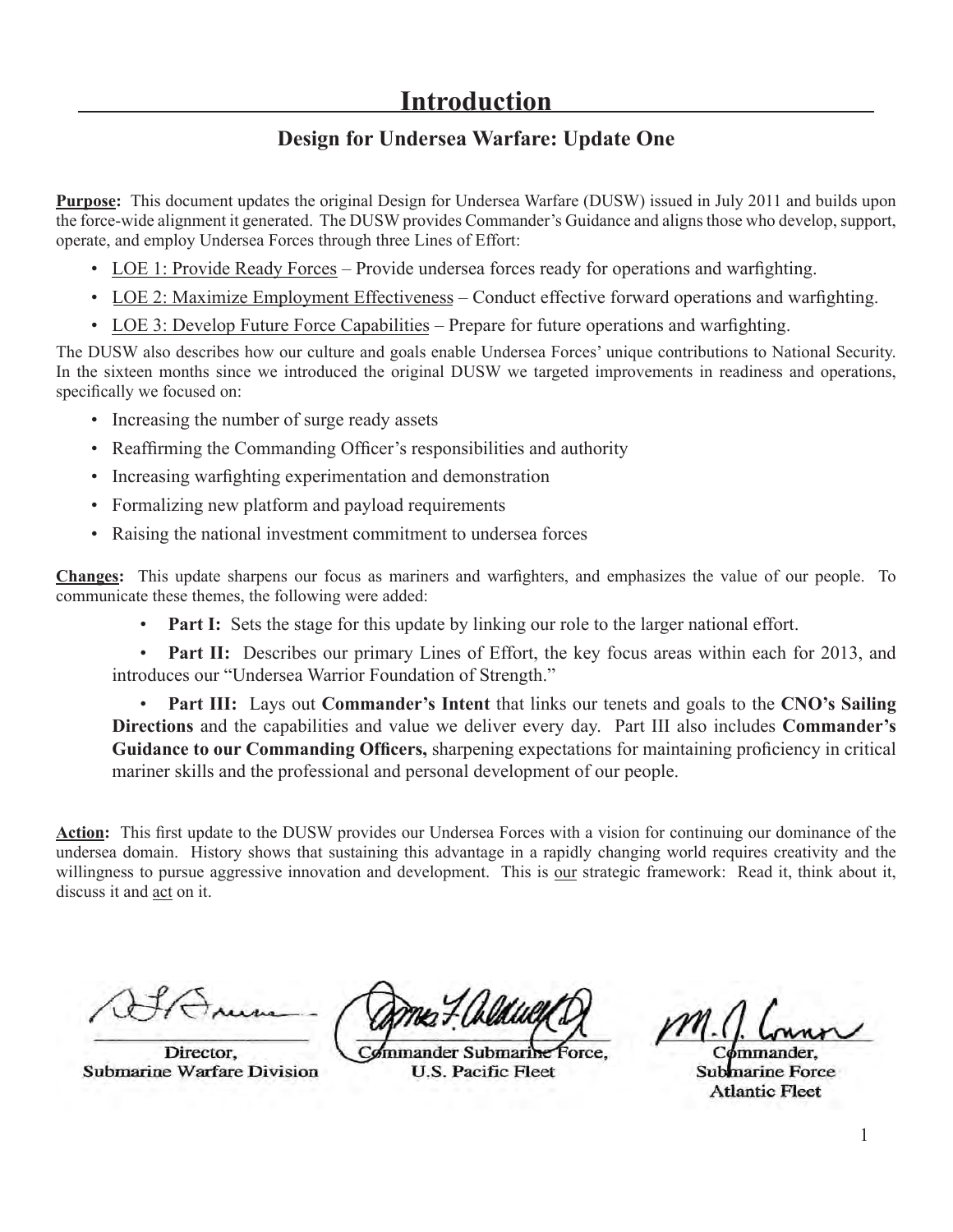# **The Undersea Domain and the Future of Undersea Warfare**

**Purpose: Every person supporting the undersea force – at sea or ashore, military or civilian – plays an important role in an important mission. We expect a lot from our people in terms of hard work and high standards and we owe it to them to explain why.**

**America's Unique Global Role:** The United States is a maritime nation. **Since our nation's beginning the oceans have provided us with access to world markets and a natural defensive barrier.** With 70% of the Earth covered by water and 90% of the world's trade carried by sea, our national strategy has long relied upon sea power. For more than a century, one of our national goals has been protection of the seas for the benefi t of all nations. We use our global maritime presence and significant capability to keep sea lanes free and to deter regional tensions and conflict.

**The Undersea Advantage:** Undersea forces are uniquely capable of deterring our enemies, collecting intelligence, and delivering ordnance. In many situations the submarine is the perfect tool to both inform diplomacy and initiate action should diplomacy fail. It is the Undersea Force that provides our Nation the ability to shape adversary strategic decisions and deter both global and regional aggression.

**Concealment allows us to** inject confusion, complicate adversary decision-making, induce doubt and help deter.

**Submarines and Submarine Culture:** We are a small elite force that provides a large contribution to the Navy team. We are 7% of the Navy's people operating 25% of the Navy's combatants. We own the undersea domain and operate where and when we choose. Our shared submarine culture is not equipment, systems or ships – it is the spirit of our people that has been at the core of submarine operations for over one hundred years.

**The Broader Undersea Family:** Our family includes the various elements that make up the broader Undersea Warrior team: The highly skilled cadre of experts that form our Integrated Undersea Surveillance (IUSS) team – warriors who operate on the front lines every day, identifying threats to the United States' security and economy as early and distant from our shores as possible. Our two forward deployed submarine tenders – experts in providing expeditionary maintenance that enables our warships to fight at our enemies' doorstep. Our builders and shore-side maintainers – craftsmen who provide and sustain the world class platforms that give us confidence to operate independently great distances from our own shores. Our trainers – instructors who create, coordinate and execute the training and education vision for the Submarine Force.

**The Future of Undersea Warfare:** It is our responsibility to capitalize on our unique ability to access denied areas, enable follow-on joint force access, and continue to fight on the leading edge. We must also be able to inflict devastating attacks ourselves, unsupported, to project power ashore and assert U.S. sea control before the rest of the Joint Force gains access. This requires dependence on traditional undersea warfare areas such as torpedo employment and Tomahawk strikes, but will also increasingly depend upon new capabilities that trick, jam or blind adversary sensors, disrupt cyber systems, cripple targets without killing them, destroy seabed targets, attack shallow and fast surface ships, and permit time-critical strikes

against distant targets. Our success will predominantly depend upon our Commanding Officers' ability to sustain a solid foundation of submarine mariner and warfighter skills to support flexing to short-fused missions. We are in a period of rapid change and we must act decisively to take advantage of opportunities and sustain our undersea advantage.

**Stealth allows us to attack with surprise at** the time and place of our choosing, from within the adversary's defensive perimeter, maximizing disruption.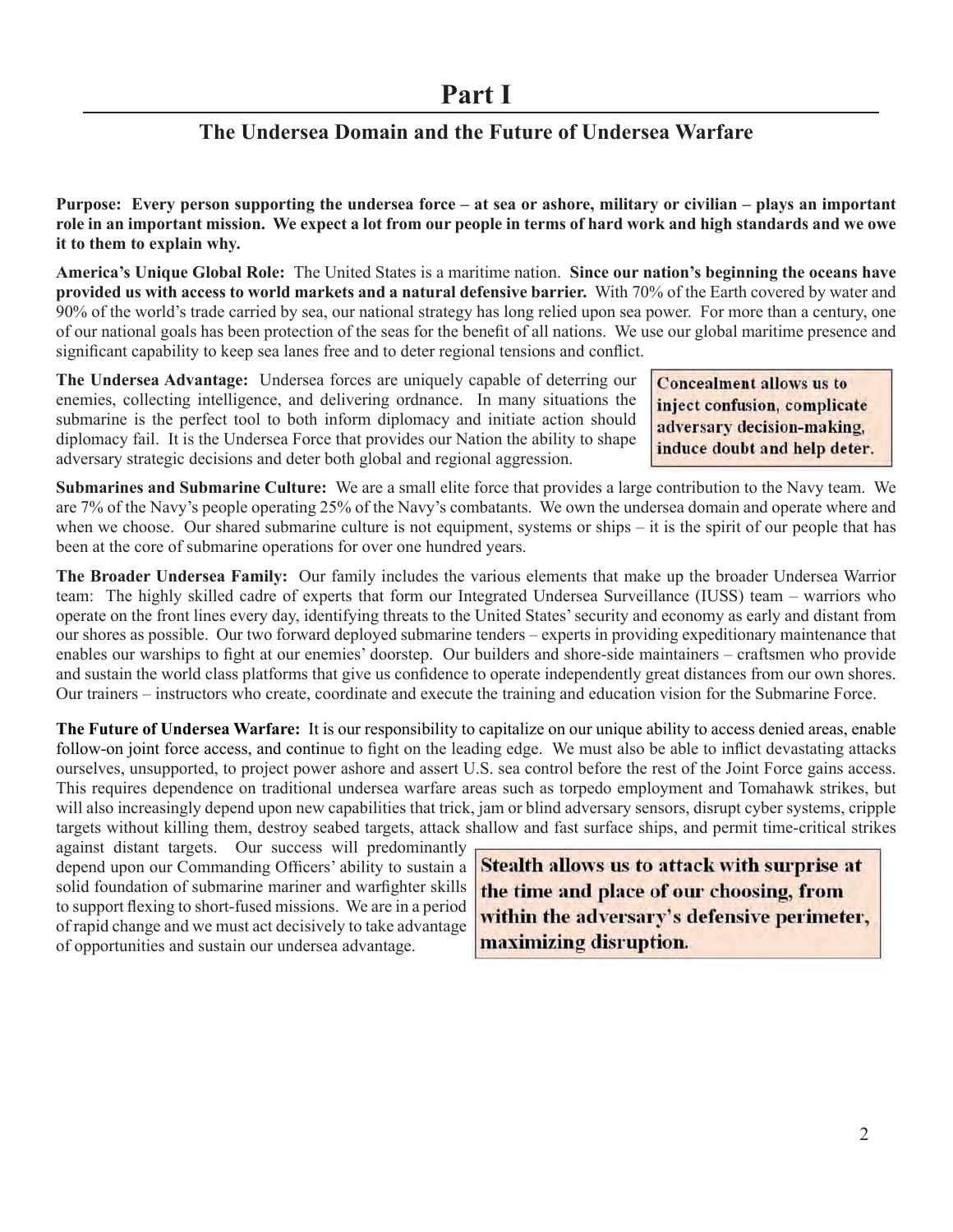# **Part II**

# **Foundation of Strength and Lines of Effort**

Part II builds upon Part I and articulates our approach to meeting the challenges we will confront.

**Foundation of Strength:** This update emphasizes the importance of developing our Sailors, the men and women who man our boats, our Integrated Undersea Surveillance (IUSS) teams, the instructors in our schools, our operational and shore staffs, and our shore-side and expeditionary maintenance teams. Each of these Sailors is a member of an elite, high performance team integral and fundamental to our undersea success. Developing and retaining these Sailors is not only our responsibility, but also essential to our future success for generations to come.

**Lines of Effort:** Each of the Lines of Effort introduced in the original DUSW remain here; they are what we do to deliver our unique capabilities and value to our country. These Lines of Effort are:

- **Provide Ready Forces**
- **Maximize Employment Effectiveness**
- **Develop Future Force Capabilities**

Under each Line of Effort we cite three focus areas deserving our near term action. For each, we describe actions required and responsible parties.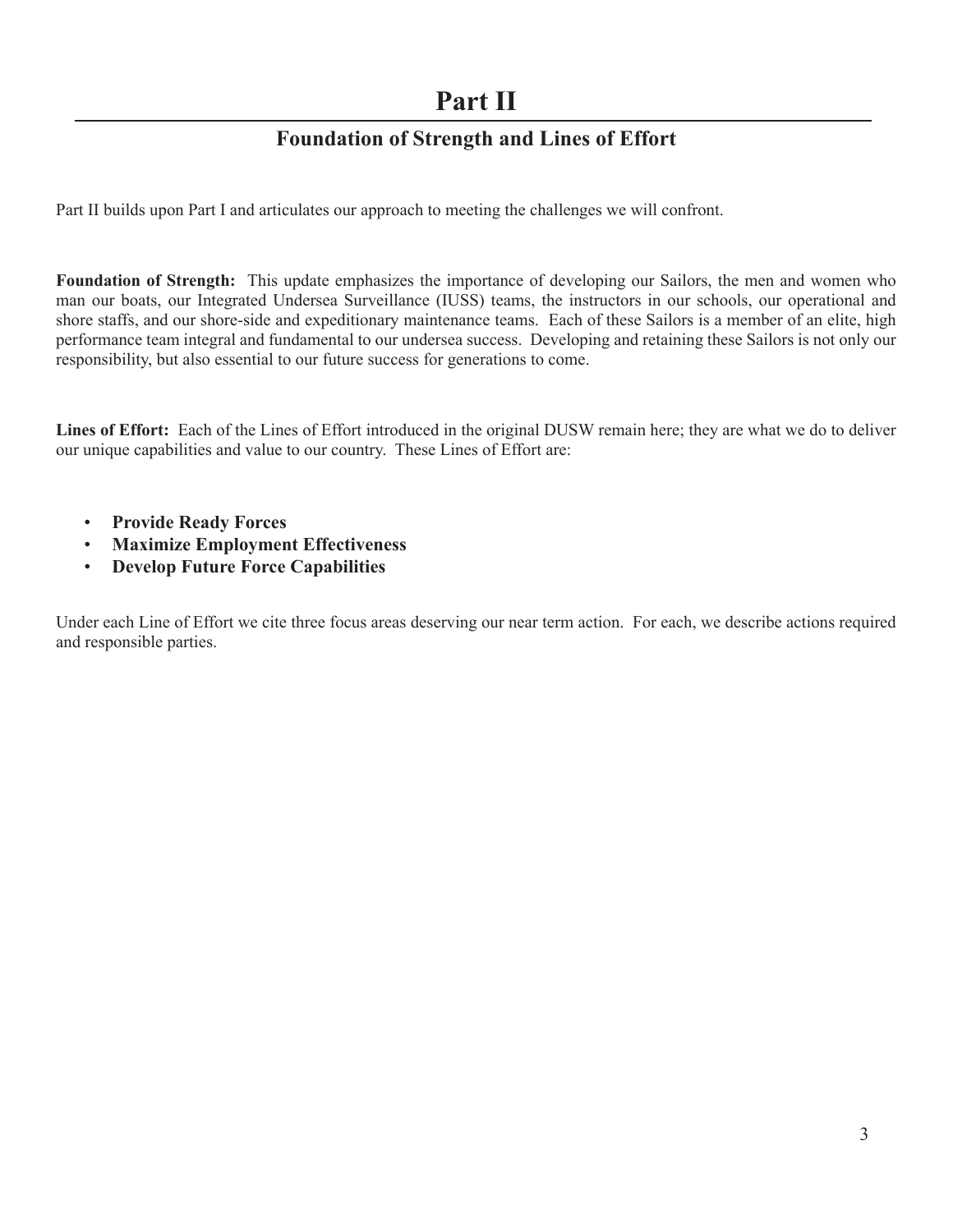# **Foundation of Strength: Undersea Warriors**

Our effectiveness depends on the men and women who fight, support, and repair our ships. They are the foundation of strength that underpin our Lines of Effort and drives our success. This foundation reflects three attributes:

#### **Undersea warrior teams that are strong, resilient and adaptable**

As the central theme of our Commander's Guidance in Part III, we must build and sustain high performance teams of elite individuals who are proud of their submarine heritage, who know their job, who know how their job supports the team, and who naturally back each other up. We must recognize the challenges of our profession and rally around those who need support. Unplanned personnel losses hurt our force, decrease our resilience and reduce flexibility. We have proven techniques for bringing Sailors aboard their first submarine, integrating them into our culture, and then guiding their professional development. Using these tools will help our people be successful. Similarly, partnering with our families, we can build the foundation of support for our Sailors that results in a healthy work/life balance necessary for sustained performance.

#### **Undersea Warriors who combine expertise, discipline and initiative**

As worldwide technological, political, and social developments create demand for a larger array of missions to execute from under the sea, we must evolve our manpower, training and equipment programs to keep pace. We must build and posture future generations of warfighters to succeed in a rapidly changing world.

#### **Leaders at all levels who motivate, mentor, empower, decide and act**

Each of us has an obligation to be a leader. Be it the CPO on the deckplate or the Force Commander at headquarters, our credibility as leaders is tied to our actions not our words. Our Sailors are smart and observant and will be grading our performance – a performance that demands a steady hand, fortitude, and courage. Never underestimate the positive impact you can have on your Sailors.

Successful commands build moral courage in their Officers, Chief Petty Officers and Sailors. Building moral courage means helping each person:

**Know what is right** 

.Develop the character to do what is right

Successful commands also foster a workplace in which every Sailor understands his unique contribution to the team and understands that they are valued.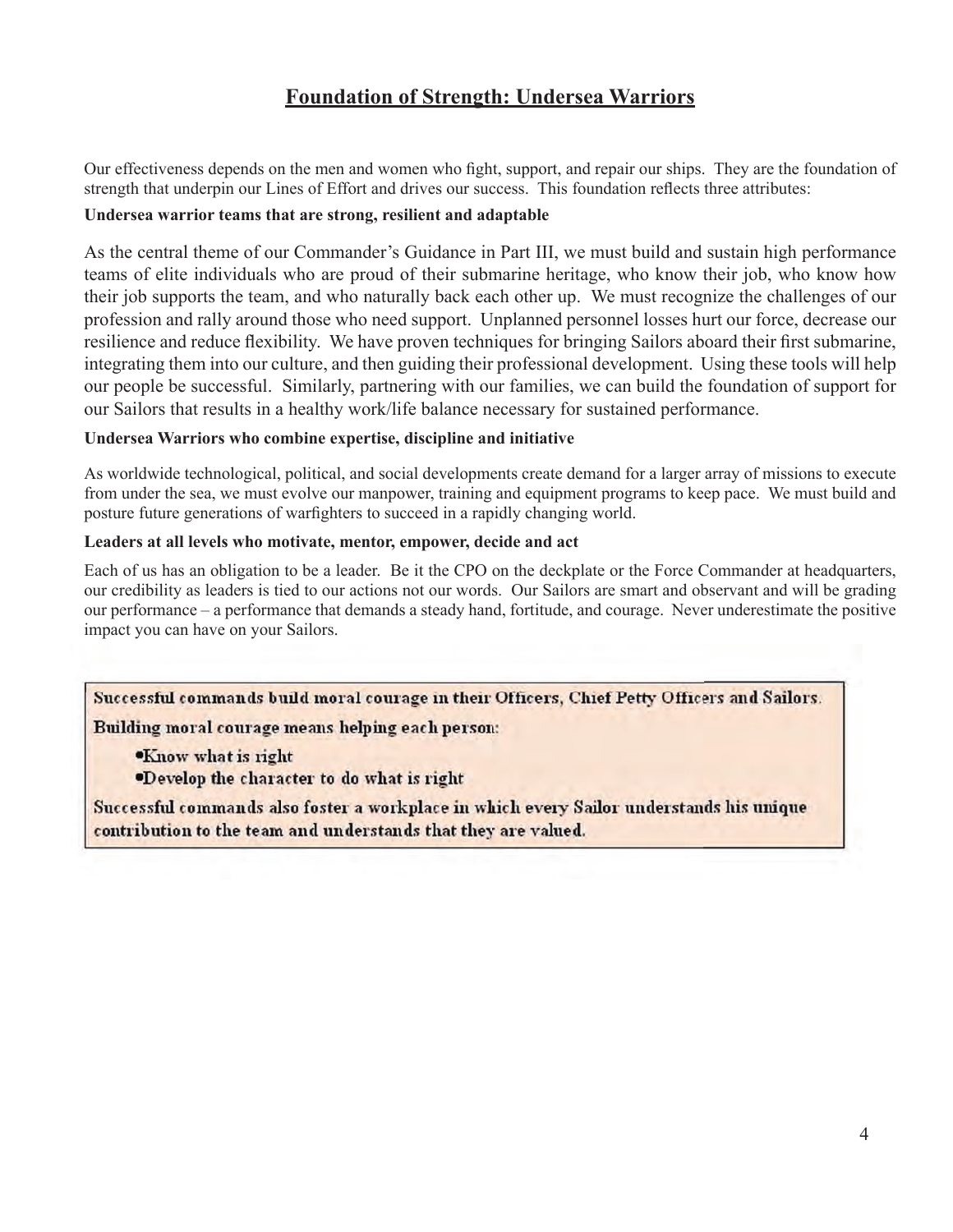# **Line of Effort 1: Provide Ready Forces**

We provide Undersea Forces that are ready to safely and effectively conduct the spectrum of peacetime and wartime missions. This requires a steady battle rhythm of training, certification, maintenance and deployments. It must be sustainable; it must not depend on material and manpower that shifts from one boat or surveillance asset to another. COMSUBLANT leads this Line of Effort. Our primary goals are to:

- Prepare undersea forces to safely and effectively conduct peacetime operations
- Prepare undersea forces to effectively conduct wartime operations on short notice.

### **Focus Areas for 2013**

### **1.1 Enhance CO initiative.**

Proactive leadership continues to be a focus area for training our officers and conducting our business. In 2013, we will support this effort through improved planning, execution, and assessment.

- Evidence of Improvement: Correlation between CO assessments and outside evaluations and inspections.
- Lead Parties: Commanders at all levels.

### **1.2 Improve operational decision-making skills.**

Making sound decisions in complex, evolving scenarios requires study and practice ahead of need. Hard decisions are easier for leaders who surround themselves with people also practiced at making difficult decisions. We will train our watchstanders and teams to develop habitual skills in confronting uncertainty, complexity, and urgency. SLC, TYCOMs and ISICs will collaborate to establish standards, training curricula and assessment methodology.

- Evidence of Improvement: Assessments from Tactical Readiness Evaluation (TRE) teams, deployment certification teams and Operational Commanders, incident reports/near misses, and DEVRON 12 assessments of deployed missons.
- Lead Parties: CSL/CSP N7, Submarine Group and Squadron Commanders, and Submarine Commanding **Officers**
- Collaboration with: SLC.

### **1.3 Improve situational awareness and defenses in EW and cyberspace ("Virtual Ship").**

We serve in the 21<sup>st</sup> century where the ability to conduct Information and Electronic Warfare is just as important as being able to put ordnance on target. Crews must improve ESM analysis. Support organizations must develop a more capable shipboard suite, revise our TTP for emerging threats, and protect our own cyber networks.

- Evidence of Improvement: Information Assurance assessments; Deployed mission performance evaluations; TRE results.
- Lead Parties: CSL/CSP N6/N7, CSDS-12, COs and their crews, Commander Undersea Systems (CUS).
- Collaboration with: Submarine Learning Center (SLC), Network On-Site Representatives (via ISIC), Fleet Cyber Command (FCC).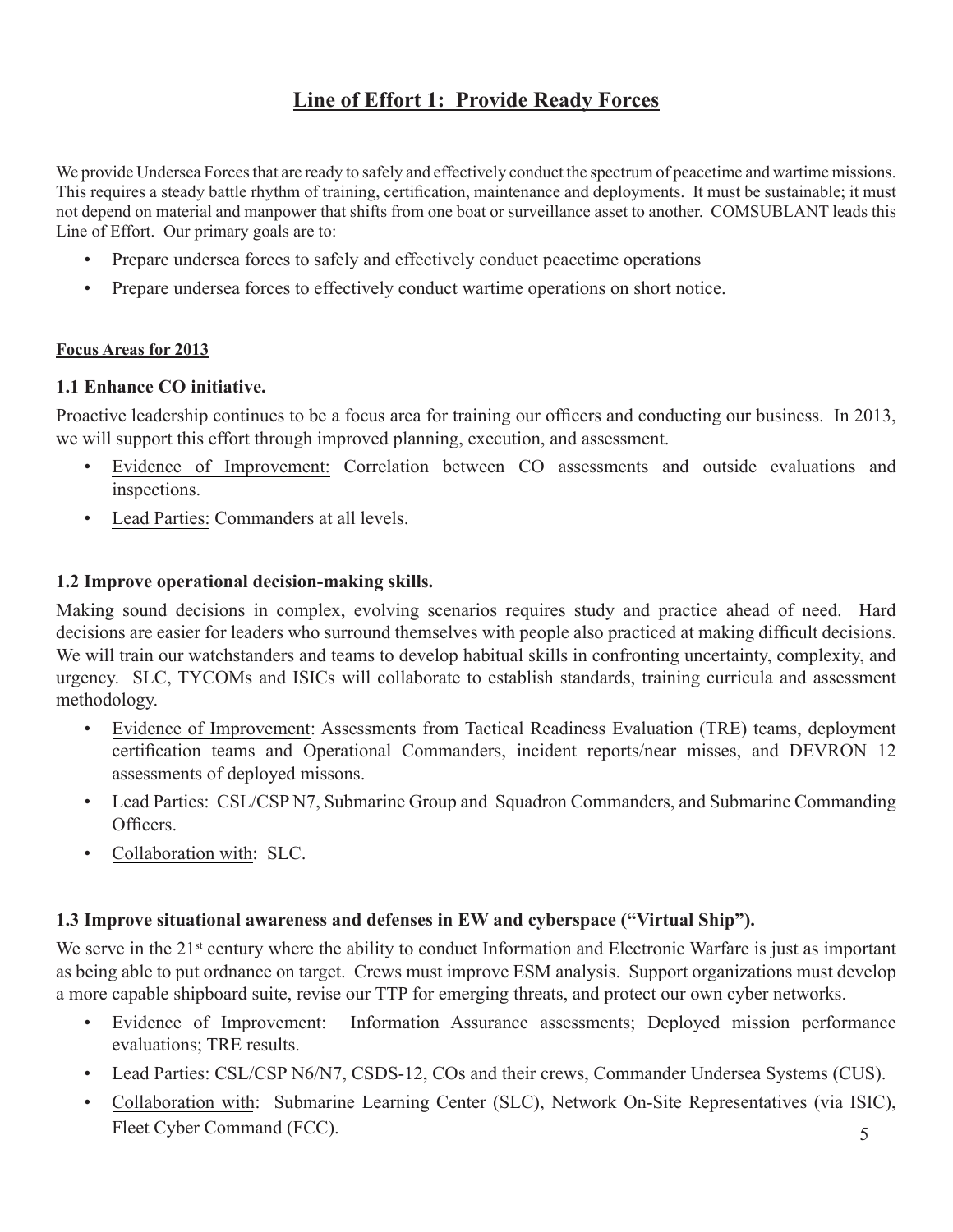# **Line of Effort 2: Maximize Employment Effectiveness**

We must employ our forces with purpose throughout the operating cycle – from forward surveillance and SSBN patrols to combat operations. COMSUBPAC leads this Line of Effort. Our primary goals are to:

- Optimally employ our undersea forces independently or as part of a team in support of our operational or warfighting responsibilities.
- Reliably and professionally accomplish the missions tasked by the operational commanders while effectively managing risk and stealth
- When ordered, go to war and execute the Combatant Commander's direction.
- Put ordnance on target when tasked and bring our crews home safely.

# **Focus Areas for 2013**

# **2.1 Continue OPLAN and Theater Campaign Plan development. Emphasize emerging capabilities such as cyber, EW and unmanned systems, and our unique role in SOF support.**

Undersea Forces should work throughout the operating cycle to identify and improve their ability to support theater and operational plans. TYCOM and CTFs should focus on existing plans and incorporation of emerging capabilities to improve the existing plans.

- Evidence of Improvement: TYCOMs and Submarine CTFs increased inclusion of cyber, EW, SOF and unmanned systems into Theater Campaign Plans and deployed operations; mission training links to operational plans; post-patrol/deployment reports and recommendations.
- Lead Parties: CSL/CSP N3/N5/N8/N9, CTF Commanders, CUS,
- Collaboration with: Fleet Cyber Command (FCC), NAVSPECWARCOM, N2N6F21

# **2.2 Continue warfighting capability demonstrations that emphasize coordination with Allies, FCC, Special Operations, and other Undersea Forces.**

Remove operational and tactical seams by practicing coordination during pre-deployment periods, and while alert and forward deployed. Demonstrate new capabilities at sea and their applicability to undersea forces. When appropriate, quickly transition new capabilities to the Fleet.

- Evidence of Improvement: Development of a force wide plan approved by the TYCOMs that targets opportunities over the next two years; increased tactical experiments with FCC and Tenth Fleet; linkage of UUV and UAV demonstrations to warfighting capabilities; continued growth of Allied and SOF coordination; exchange billets in the Cyber/EW area.
- Lead Parties: CSL/CSP N1/N3/N7N8, Group Commanders, Squadron Commodores, CUS.
- Collaboration with: FCC, PERS-42, Naval Special Warfare.

# **2.3 Develop Undersea Warfare Command doctrine and TTPs.**

The Force requires integrated C2 for both manned and unmanned undersea systems and defined practices for effective coordination of mixed undersea forces with other forces.

- Evidence of Improvement: Further maturing of the Undersea Warfare Command concept and doctrine; exercises to develop TTP involving the coordination of undersea assets.
- Responsible Parties: CSL/CSP, Submarine CTF Staffs, CUS.
- Collaboration with: Navy Warfare Development Command (NWDC). 6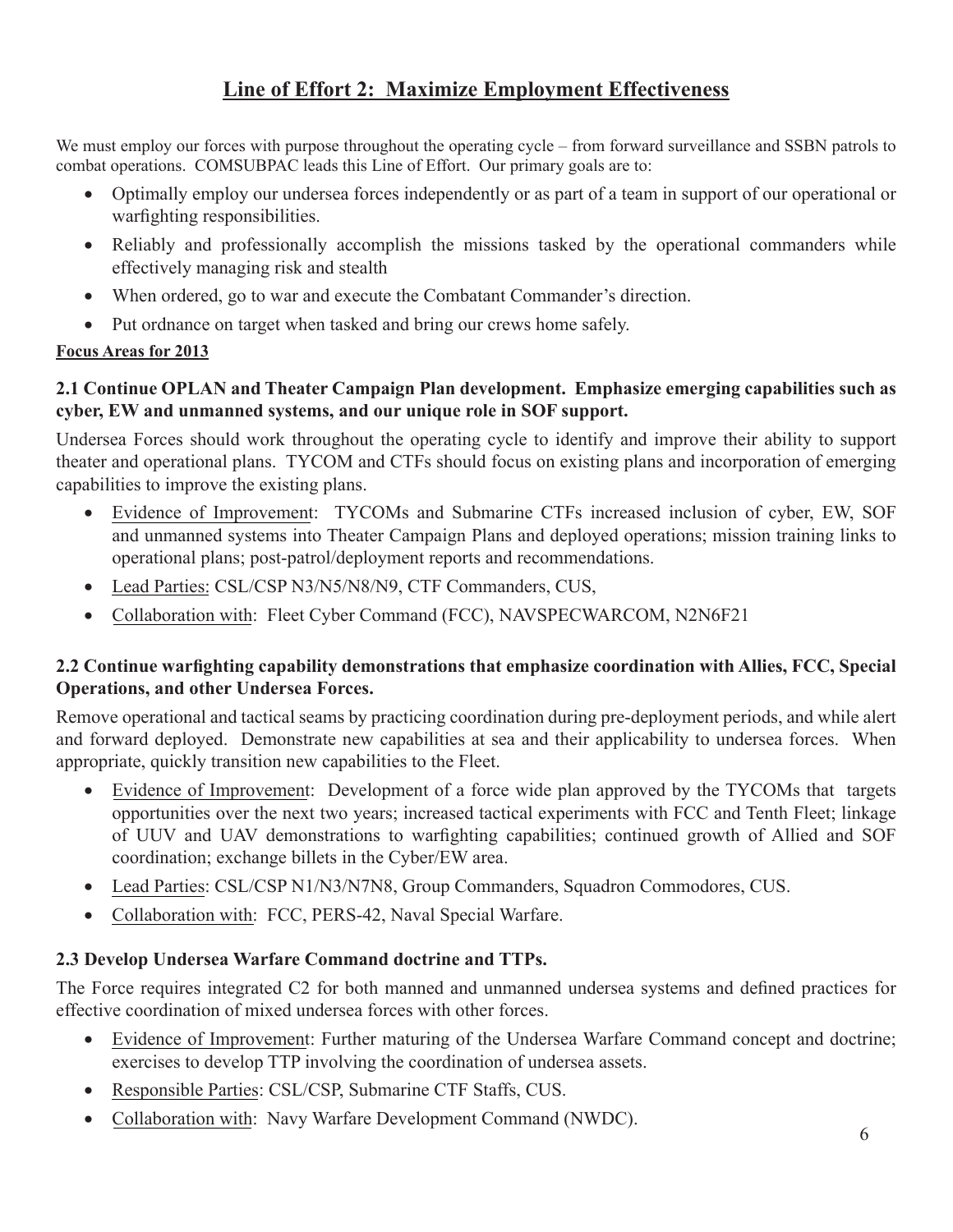# **Line of Effort 3: Develop Future Force Capabilities**

This line of effort addresses the future beyond the next five years. Future warfare will place increasing demands on Undersea Forces while facing likely reductions over the next 20 years.

OPNAV N97 leads this line of effort. Our primary goals are to:

- Define the future role of undersea forces in both operations and warfighting.
- Determine platform, systems, payload, people and posture requirements.
- Translate requirements into decisions, policy and funding.

#### **Focus Areas for 2013**

### **3.1 Refine needed capabilities through research, analysis, wargames and experimentation.**

The efforts of industry, government, Fleet, NAVSEA and the Pentagon must be supported by objective and timely analysis and experimentation.

- Evidence of Improvement: Analysis supported by experimentation; operational concepts matured and agreed to so that analysis has a baseline accepted by OPNAV N8 and N9.
- Lead Parties: OPNAV N97, OPNAV N2/N6F2, CSL/CSP N7/N8, CSDS-5/12, CUS.
- Collaboration with: NAVSEA, Naval Undersea Warfare Center (NUWC), Office of Naval Research (ONR).

#### **3.2 Increase undersea domain influence through off-board sensors, systems and infrastructure**.

The emergence of off-board undersea systems will shift the sources of undersea domain influence. To retain our dominance, we must exploit the spectrum of off-board systems, such as Unmanned Undersea Vehicles (UUVs), Unmanned Aerial Vehicles (UAVs), Distributed Netted Systems (DNS) and undersea support infrastructures.

- Evidence of Improvement: UUVs, UAVs, DNS and infrastructure are integrated into undersea operations; a valid concept of operations governs the employment of these systems.
- Lead Parties: OPNAV N97, CSL/CSP N7/N8, CSDS-5/12, CSF Executive Director (ED), CUS
- Collaboration with: OPNAV N2/N6, NUWC, NWDC.

### **3.3 Fortify investments in SSBN, SSN, SSN Virginia Payload Module (VPM) and payloads.**

Program cost-efficiency must be exceptional. We must retain funding for SSBN recapitalization, VIRGINIA Payload Module (VPM) and SSN shortfall mitigation (added hulls, life extensions). Future payloads (Large UUVs, UAVs, heavyweight torpedo, future strike and anti-ship missiles) must remain on track. We must implement a system for EMS sensors and analysis equipment that mirrors our success in acoustic rapid commercial off-the-shelf insertion (ARCI).

- Evidence of Improvement: Integrated Undersea Future Strategy and Unmanned Undersea System Strategy requirements funded.
- Lead Parties: OPNAV N97, CSL/CSP N8, PEO SUBS.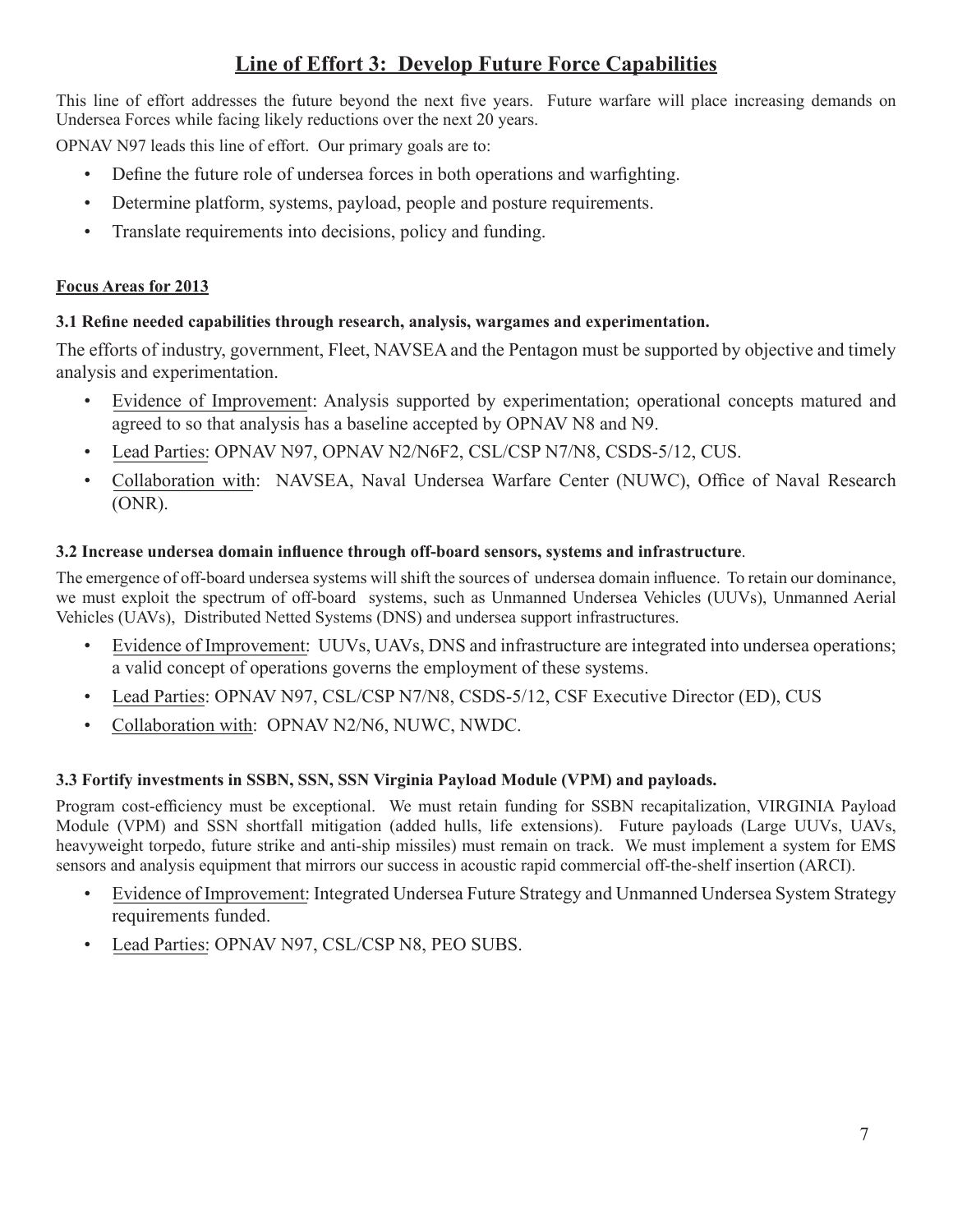

US Submarine Forces: Our promise and how we deliver on it

**Figure 1: Our promise and how we deliver on it**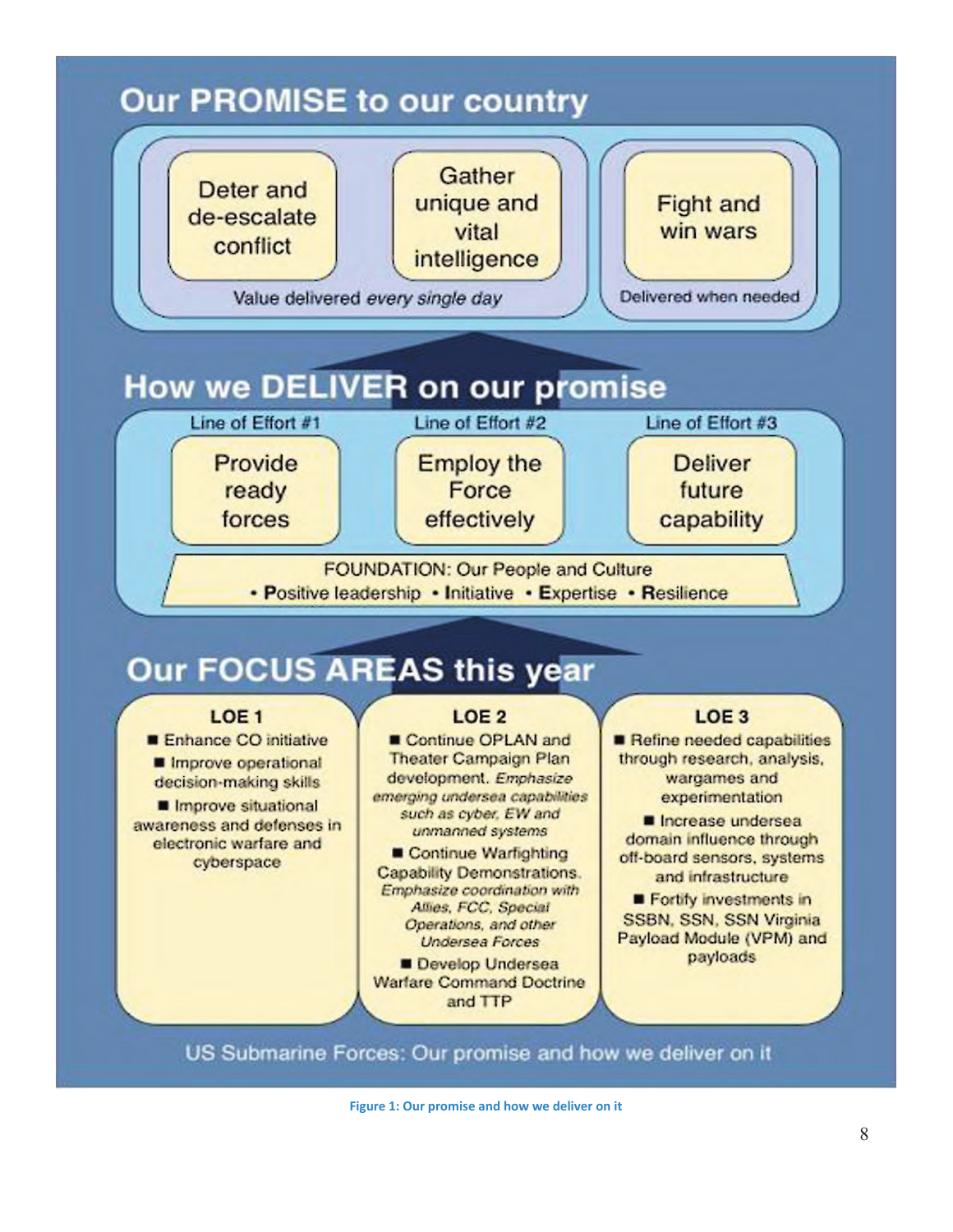# **Part III**

# **Commander's Intent and Guidance**

## **Commander's Intent**

We are the undersea arm of the United States Navy, an elite force charged by the Nation to leverage our access in the undersea domain. Therefore, every day, we must do our part to:

• Deter conflict

 - We are the survivable leg of the strategic nuclear triad [Inter-continental ballistic missiles, bombers, and submarines]

 - Along with our partners in the Air Force ICBM and Strategic Bomber forces, we serve as the primary deterrent to nuclear AND conventional war

- Our conventional undersea capability outflanks adversary anti-access systems.

• Gather vital intelligence

 - We are uniquely able to gain undeniable access to areas of concern to obtain and decipher ground truth intelligence in support of diplomacy and planning

- We are invisible, non-provocative, and enduring

And, we must always be ready to:

• Fight and win wars

 - Should diplomacy fail, we are uniquely and immediately capable of shifting to an offensive posture to deliver credible, decisive firepower from beneath the sea.

- We relentlessly hunt and kill adversaries anywhere in the world

We live by the CNO's tenets:

- Warfighting First
- Operate Forward
- Be Ready

To achieve these, we work along three Lines of Effort:

- Providing Ready Forces
- Maximizing Employment Effectiveness
- Delivering Future Capabilities

These three lines of effort above are built on the Foundation of Strength provided by the culture, character and skill of our people:

- Individuals with expertise, discipline, and initiative
- Leaders who are motivating, capable, and decisive
- Families that are informed, supported, and supportive
- Teams that are strong, resilient, and adaptable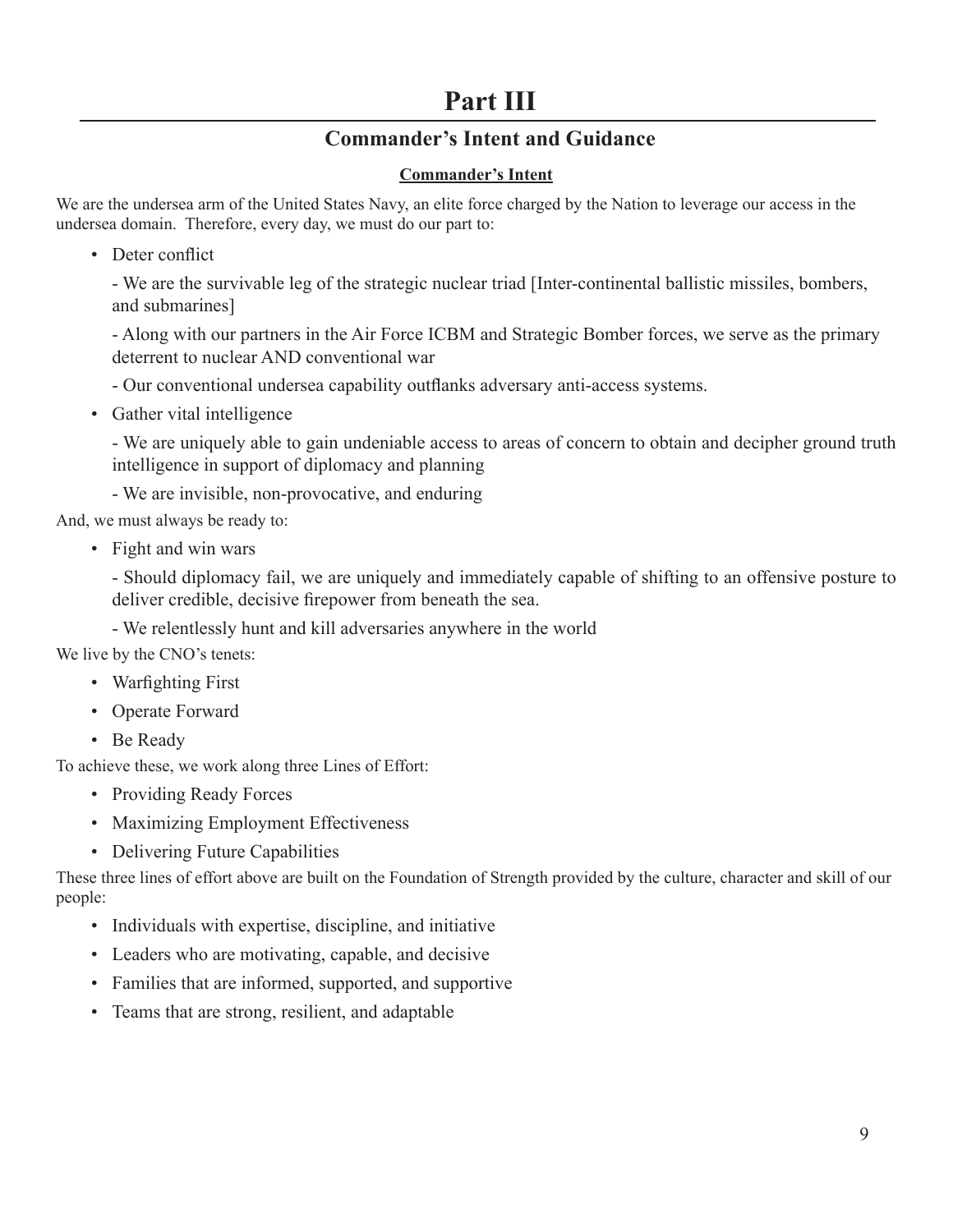# **Commander's Guidance to Submarine Commanding Officers**

As Commanding Officer of a nuclear-powered submarine, you uphold the highest standards of personal and professional conduct at all times. As the last of the independent maritime warriors you have more freedom of action – in peace and in war – than anyone else in the U.S. military. You are entrusted by our nation to take ship and crew to sea – without support – without communication – and then shoulder the burden of completing missions vital to the defense of our nation in the most hostile environments. On short notice, you must also be ready to shift to a posture of continuous communications – tightly coupled to the larger Navy, Joint or Interagency team – in order to contribute your unique capabilities to the larger fight. Our trust in you, along with the trust you enjoy from your crew and your fellow warriors, is contingent on you maintaining those high standards.



#### **Figure 2: The CO's trade space - between safety and stealth**

We provide the following guidance in order to help focus your efforts.

• Use your boat to help achieve national objectives. This is your primary responsibility. You must carry out this primary responsibility within strict boundaries of safety and stealth. These boundaries should only be crossed in time of war and to achieve specific, high priority, military objectives. Genuine success is possible only by maintaining proficiency in submarine skills such as navigation, contact management, damage control, ship control, communications, weapon employment, force protection and reactor plant operations. There are non-negotiable professional standards in each of these areas that you will be measured against. Your force commanders value balanced and consistent performance overall in lieu of short-lived performance in one area.

• Wear Command well. Positive leadership is important. It combines competence, energy, patience, and balance. It means constructively correcting what is wrong, but also noticing and reinforcing what is right. Have a clear vision, well thought out in advance, of what these basic tenets mean to you. Have a vision

of how you want to project your leadership to your crew, understand how you are perceived, and then work to reconcile the difference.

• Train, mentor and develop your officers. Short of winning in war, nothing is more important. Build talent over time so it is available when you need it. Guide the development of your officers – push them beyond their comfort zone, but know when to tolerate their mistakes. Supervise them as you stretch the limits of their ability to fight the ship, recover and try again, until you are both satisfied with his or her performance. Require your officers to own and run their division, their department, their ship. Actual responsibility and accountability, with an increasing span of control over time, will prepare these officers for future success and eventual command.

 • Build depth in your teams. Our sailors are the most talented in the world. Your goal should be to maximize each sailor's potential. Build a professional environment that makes being a submariner rewarding. Enthusiastically bring them aboard and lead their professional development. You have a small elite crew, know your sailors intimately and show them how they fit into our culture of pride, integrity and accountability and how elite teams uniquely depend upon the individual. Your officers and chiefs must share the weight of responsibility for developing and shepherding their sailors and know that we trust their judgment.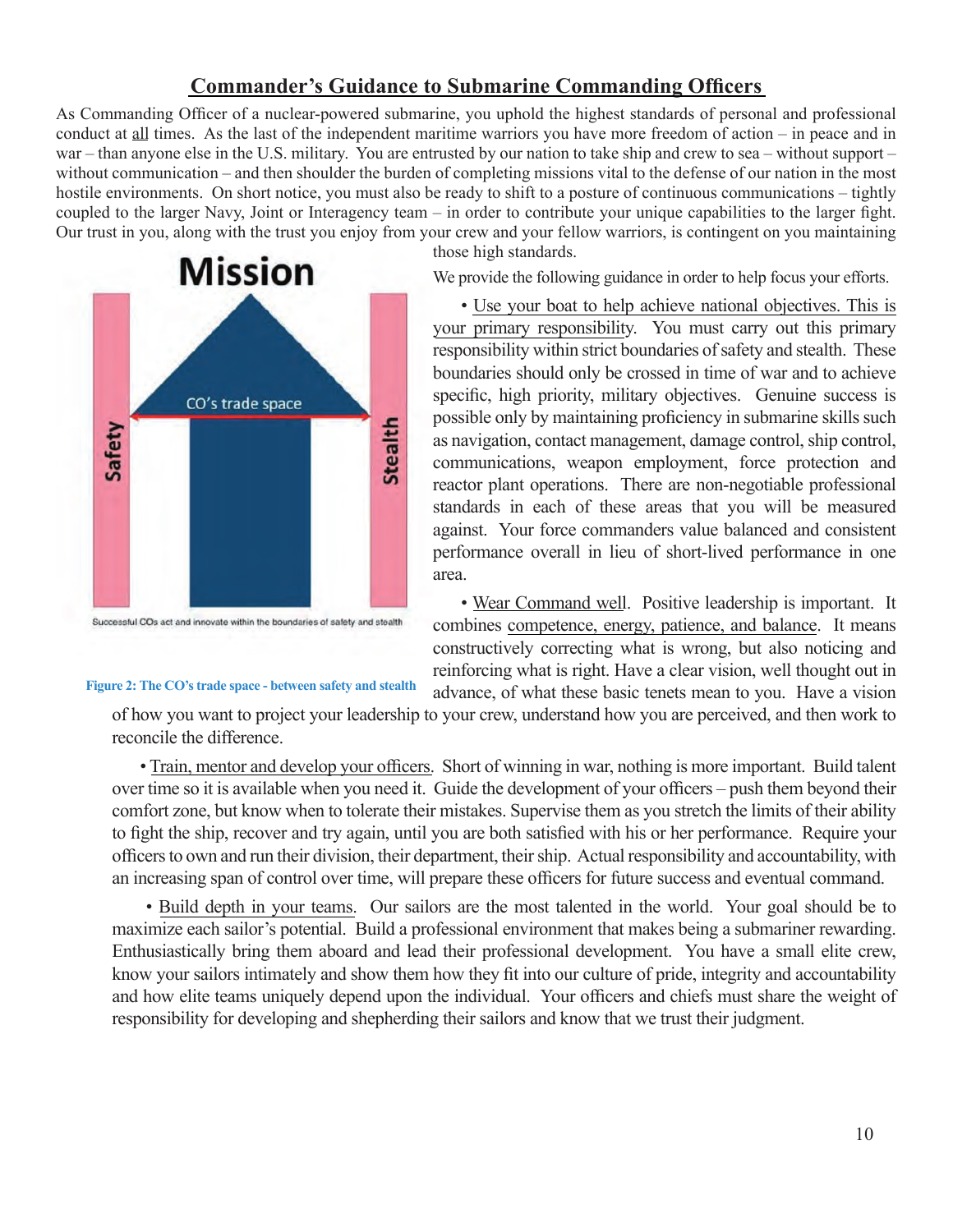• Build depth in your families. Our families are the foundation of the Sailor support structure that is integral to safe, undistracted operations at sea. Building and nurturing family bonds is among the most critical aspects of your boat's mission effectiveness. The most important lever that you control affecting your families' quality of life is an efficient, predictable inport routine that supports a healthy work/life balance. This requires superb planning. Keep your families informed and involved by communicating your intent and the ship's future plans to the limits of your ability to discuss submarine operations.

• Implementation. The guidance that we provide you as Commanding Officer is based on the missions assigned to the Submarine Force, three decades of experience of each of the three Flag Officers signing this document, and significant feedback from the Submarine Force. However, it is general guidance by design because the myriad of implementation steps must be crafted by you, tailored to your ship, and adapted to the situation, talent and personalities of your command. You must lead your ship, assess your situation continuously, and adjust fires as needed.

# **Commander's Guidance to those who support our Sailors – Major Commanders, Commanders, Officers-in-Charge, Project Managers and Leaders who build, maintain, train, operate and employ our Undersea Forces**

• Your primary responsibility is to support the Commanders at sea. The center of gravity of our Undersea Forces is the Submarine operating independently, forward, with confidence. Each of us ashore or in support roles must never forget the sailors on the deck plate who take their ships in harm's way. We must strive every day to ensure that the Sailor has the tools, resources, systems, guidance, training and education to be successful.

• Respect and support the Commanding Officer's authority and responsibility for his ship. This first principle will continue to be the cornerstone of our ability to succeed in undersea wartime and peacetime operations, and singularly depends on our ability to develop decentralized, autonomous commanders at sea. We must observe it, celebrate it, and defend it. With authority comes responsibility and also accountability. The support and guidance we provide from outside the ship must not undercut the Commanding Officer's authority or reduce his accountability.

• We are made better by an absolute commitment to collaboration, communications and coordination across, around and through organizational boundaries. These virtues must remain as integral parts of our fiber, and we must continue to build mechanisms into our processes to sustain and ensure all three.

• Remove distractions from our Forces afloat.The demands on our undersea warriors are high and will grow with the advent of new mission areas. We must never forget that our submarines are small, elite teams that rely heavily upon undistracted, individual performance.

• Implementation. Similar to our guidance to Commanding Officers above, we expect you to exercise initiative to ensure the principles of the DUSW are understood and exemplified in your organization's approach to your business.